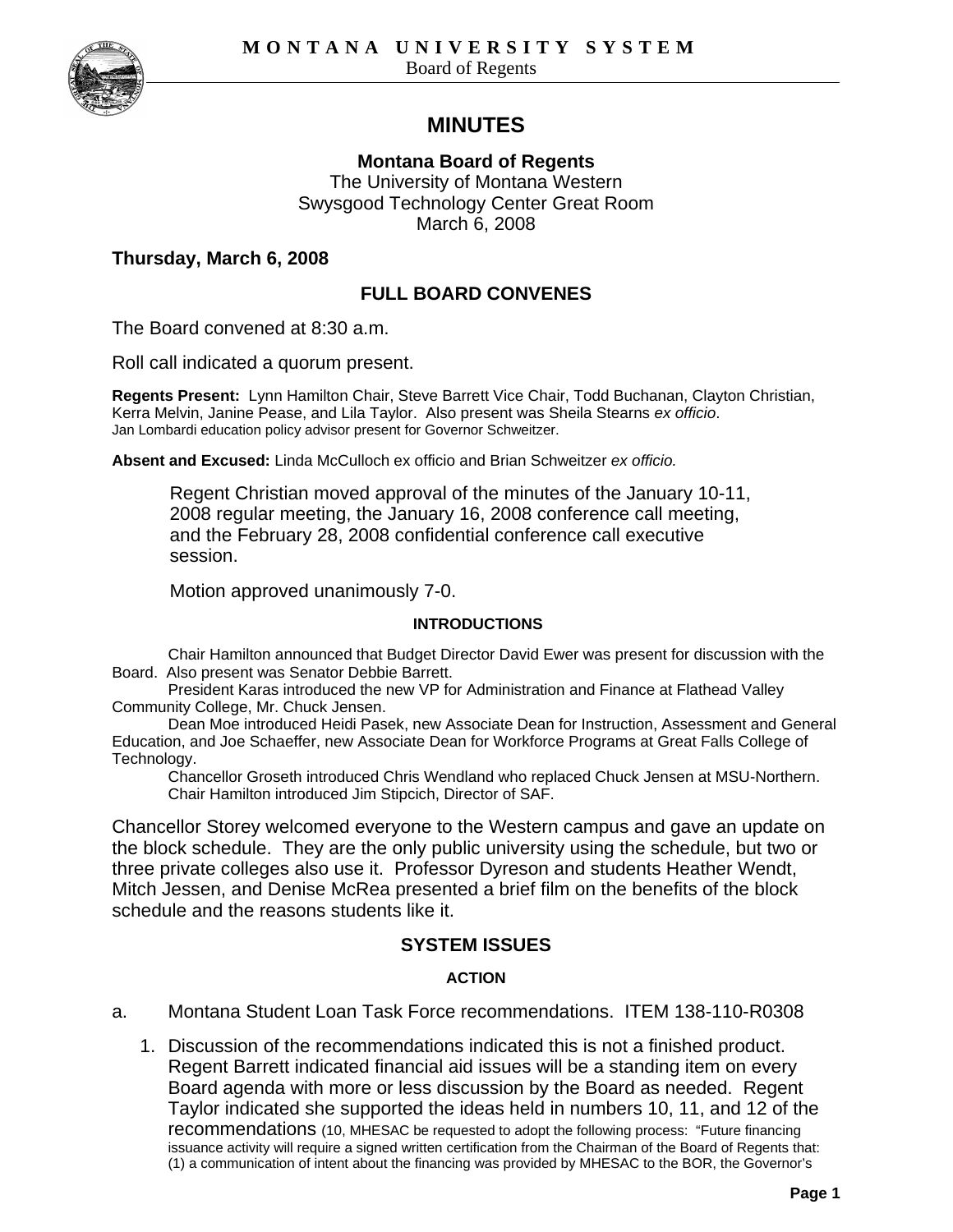Office, and the members of CFAC prior to the MHESAC board's meeting at which the issuance of such financing was approved; (2) a properly noticed, public meeting was held to discuss the financing; (3) the financing was approved at a properly noticed, public MHESAC board meeting; (4) the BOR, Governor's Office and CFAC have been notified of the MHESAC approval of the impending financing; and (5) the president or vice-president of MHESAC has expressly approved the transaction." 11, MHESAC be requested to limit its *pre-October 1* national student loan activity to growth rate levels that are acceptable to its finance and credit providers and the rating agencies and that can be accomplished at economic return levels that justify the additional risk of MHESAC issuing bonds to support its non-Montana activity. 12, MHESAC be requested to limit its *post-October 1* national student loan activity to growth rate levels that are acceptable to its finance and credit providers and the rating agencies and that can be accomplished at economic return levels that justify the additional risk of MHESAC issuing bonds to support its non-Montana activity).

Mr. Jim Stipcich read a letter from MHESAC Board Chairman Fred Flanders expressing concerns about the extent to which the proposed recommendations would usurp authority from the MHESAC Board.

Chair Hamilton asked Commissioner Stearns to write a letter on behalf of the Board to the MHESAC Board to thank them for all their hard work over the years.

Budget Director Dave Ewer reminded the Board of the concerns that brought about the Task Force. The concerns centered around the levels of risk being taken, the style of the risks, accountability, and checks and balances.

Regent Barrett moved acceptance of the Task Force Recommendations subject to the following caveats: (1) it is recognized that work remains to be done in terms of some of the recommendations, particularly those involving action by the Boards of MHESAC and SAF; (2) the task force should remain in effect to convene as needed in order to ensure that discussion continues on these issues; and (3) it is understood that the report will be revisited at some time by the Board of Regents following further work on some of the recommendations.

Chair Hamilton asked OCHE staff to work on the language and to bring it back to the Board to work on it.

There was no system or public comment.

Motion approved unanimously 7-0.

# **COMMITTEE REPORTS & ACTION**

# **ADMINISTRATIVE, BUDGET AND AUDIT OVERSIGHT**

## **INFORMATION**

g. Present Law budget presentation and discussion.

Regent Barrett reported the discussion from the Committee covered the tuition freeze for the past biennium, but they are going to start with the approach of maintaining core quality without a tuition increase. It is too early to predict that, but that is the beginning premise.

Regent Barrett announced the arrival of Senators Hawks and Laible.

Budget Director Ewer noted the Governor had set boundaries for his budget with a priority of covering the base budget. The biggest portions of the budget are allocated to Education, Medicaid, and Department of Corrections.

# **ACTION**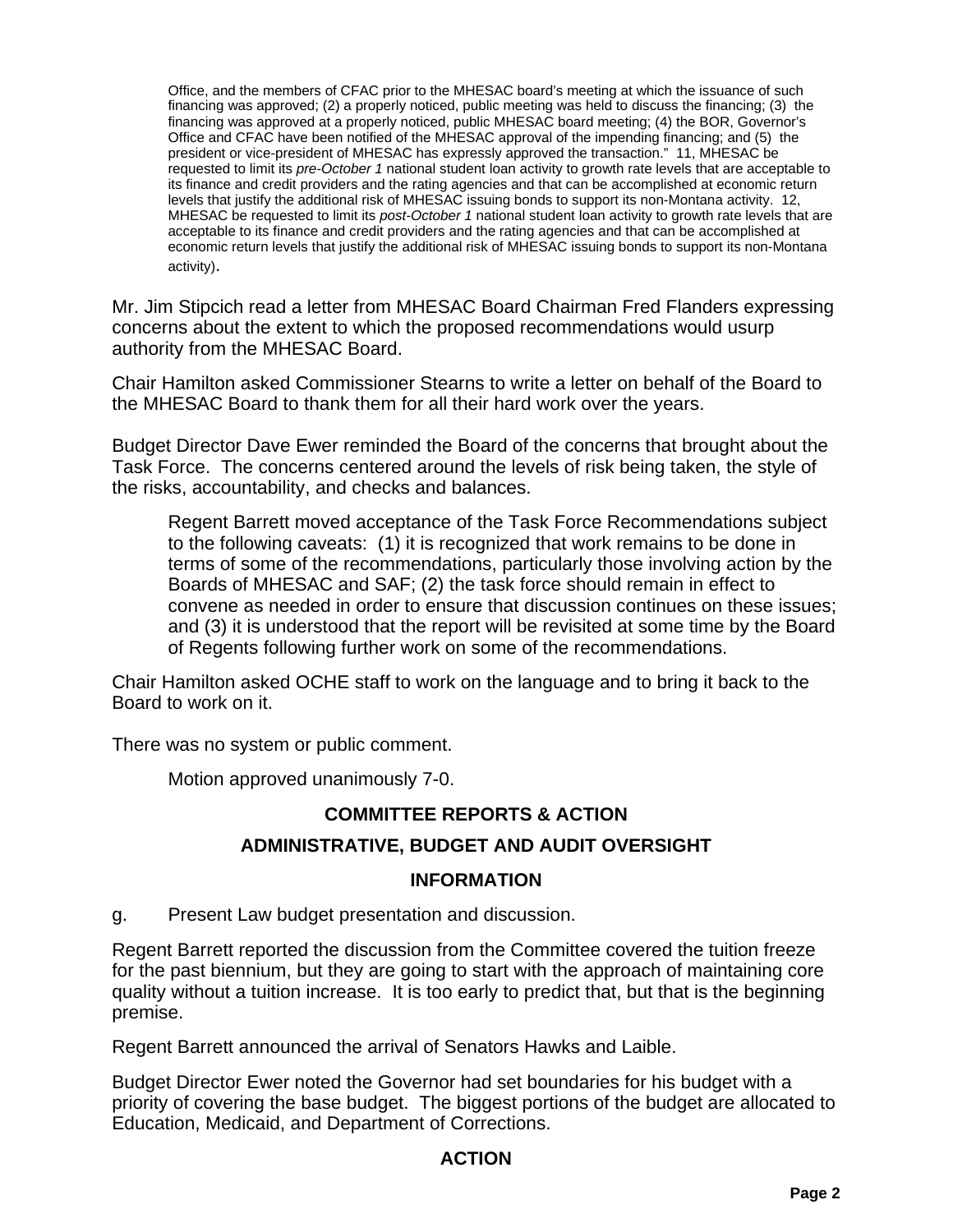a. Planning for intercollegiate athletic projects; UM-Missoula. ITEM 138-1004- R0308

Regent Barrett moved approval of Item a.

There was no system or public comment on Item a.

Motion approved unanimously 6-0.

b. Lease Bobcat Stadium to MSU Foundation; MSU-Bozeman. ITEM 138-2002- R0308

Item b. was pulled from the Agenda for further refinement of agreement.

c. Construct ancillary research support structures in Lewistown; MSU-Bozeman. ITEM 138-2004-R0308

Regent Barrett moved approval of Item c.

There was no system or public comment on Item c.

Motion approved unanimously 6-0.

d. Cooley Lab renovation/plan of financing; MSU-Bozeman. ITEM 138-2007-R0308

Regent Barrett moved approval of Item d.

There was no system or public comment on Item d.

Regent Taylor noted the item involved student fees and she was nervous about that. CFO Craig Roloff indicated boilerplate language had been entered into the item, and although student fees were mentioned as a revenue source, there were no student fees involved.

Regent Barrett amended his motion to strike the mention of student fees.

Motion as amended approved unanimously 6-0.

e. Debt Management Agreements; MSU-Bozeman. ITEM 138-2005-R0308

Regent Barrett moved approval of Item e.

There was no system or public comment on Item e.

Regent Buchanan asked if all new debt was subject to this item as well. CFO Roloff indicated the item does not create authority to take on additional debt.

Motion approved unanimously 6-0.

## **INFORMATION**

- a. Audit Reports.
	- 1. MSU all campuses June 30, 2007 Unqualified.
	- $UM all$  campuses June 30, 2007 Unqualified.
	- 3. Montana Guaranteed Student Loan Program Unqualified.
	- 4. MUS Workers Comp Program June 30, 2007 Unqualified.<br>5. Dawson CC June 30, 2007- Unqualified.
	- Dawson CC June 30, 2007- Unqualified.
	- 6. Flathead Valley CC June 30, 2007 Unqualified.
	- 7. Miles CC June 30, 2007 Unqualified.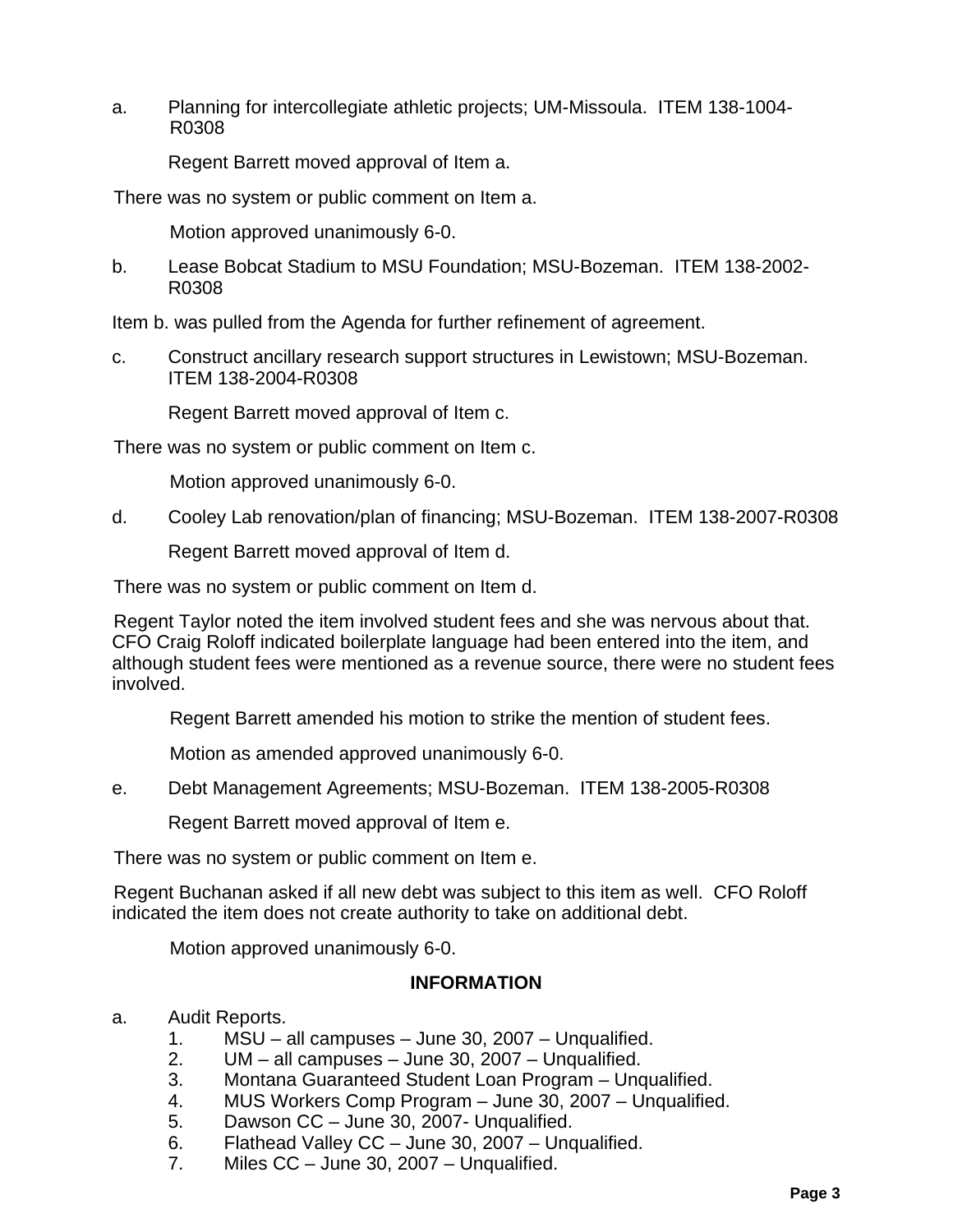Regent Barrett summarized that all the noted audits were unqualified.

There was no system or public comment on Item a.

b. Financial aid issues.

Regent Barrett indicated this item was covered in the discussion on the Student Task Force earlier. Financial aid issues will be a standard agenda item for continued Board review.

c. Montana University System - Athletic reports.

Regent Barrett noted these were required reports on the numbers of students, gender, and other demographics.

There was no system or public comment on Item c.

d. Long Range Building Program Priority recommendations.

Regent Barrett noted this was a potential list for the LRBP and was not presented in any particular order. Regent Taylor had indicated in discussion that every year the last item on the list had been deferred maintenance, and she believed it should make the number one priority before any new building. No action was taken and it is simply a working document at this time.

Associate Commissioner Robinson asked if it would be wise for the system to reconsider the project listing based on the comments by Budget Director Ewer in reference to the Governor's 20X10 Energy Initiative for state agencies to reduce energy consumption in buildings and other facilities by 20% by the end of 2010. Regent Barrett agreed it would, and noted that one of the big ones is the Missoula CoT building.

There was no system or public comment on Item d.

e. Plan for joint community library; MSU-Billings.

Regent Barrett indicated this is in the preliminary planning stage by MSU-Billings. He looks forward to the results and feels this might be a model for the system.

There was no system or public comment on Item e.

f. MUS 2008 finances update – PowerPoint presentation.

Item f. was deferred to the May 2008 Board meeting.

g. Present Law budget presentation and discussion.

Regent Barrett reported that Mick Robinson and Frieda Houser had provided information to the committee on how they are taking care of the budget, the assumptions they are using, the present law summary, and discussion of where they are going.

Mick Robinson indicated the present law budget has the pay plan included. It is constructed with an approach consistent with the way the budget was put together two years ago under CAP, and included a flat enrollment concept. The key assumptions:

- Pay special attention to personal services since that is 75% of total expenditures, and they estimated salaries at a 4% increase per year
- Health insurance with 7% increase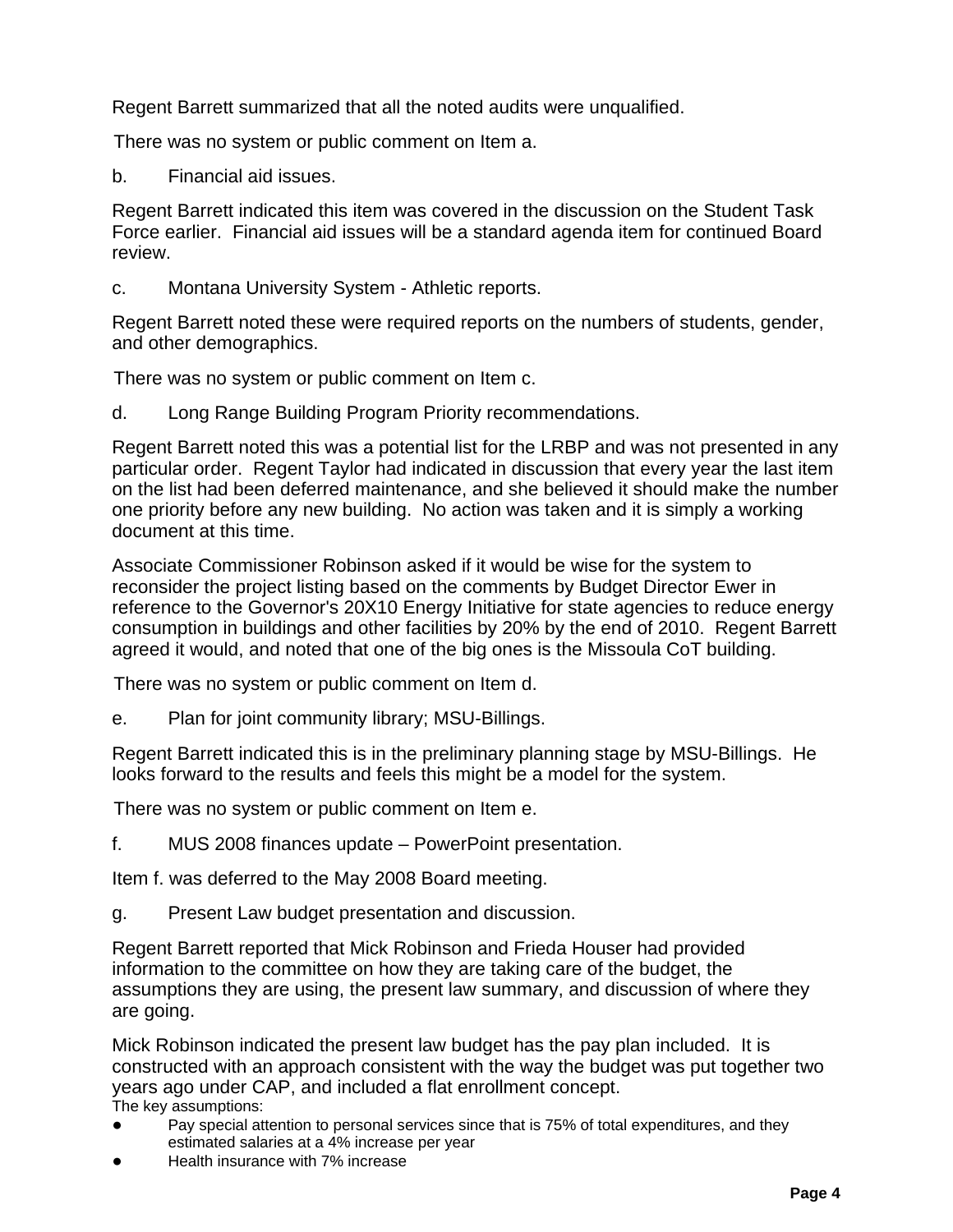Some specific expenditures:

- Promotion and merit increases which are contractual in nature
- Termination costs
- Operating costs they are trying to gather specific information before arriving at a particular inflation factor.
- IT and Library are probably largest inflation factors of 9%
- Utilities are a major expenditure, and they have specific projections for each campus

In summary, the total estimate of present law increases for the educational units, community colleges, and the five agencies total \$70M for the biennium. \$10M would be covered by increases in mainly non-resident tuition. The dollar amount needed in state funding will be \$60M for the biennium.

The Board will follow the same budget process they used in the last biennium, while increasing their collaboration with PEPB (Post Secondary Policy and Budget Committee).

#### Public Comment

Victoria Clark with the Bitterroot Valley Community College effort indicated she was concerned there were no funds earmarked for services in the Bitterroot.

h. MUS initiatives.

Regent Barrett indicated this is the first cut at the initiatives and the list is un-prioritized.

There was no system or public comment on Item h.

i. OCHE initiatives.

Regent Barrett indicated these were bread and butter items for the Commissioner's Office.

There was no system or public comment on Item i.

j. Financial market issues re: MUS debt.

Regent Barrett noted this item will be included in the full financial discussion at the May 2008 meeting.

## **CONSENT**

- a. Expend student computer fees; Montana Western. ITEM 138-1601-R0308
- b. Naming ABSL-2 Building as "Johnson Family Livestock Facility"; MSU-Bozeman. ITEM 138-2008-R0308
- c. Naming BSL-3 Building as "Jutila Research Laboratory"; MSU-Bozeman. ITEM 138-2009-R0308
- d. Student computer fee allocation; MSU-Billings. ITEM 138-2707-R0308
- e. Use of instruction equipment fees; MSU-Billings. ITEM 138-2709-R0308
- g. FY08 and FY09 Online Only Fee Matrix; MSU-Bozeman. ITEM 138-2006-R0308
- h. Revision to Residency Policy 940.1. ITEM 138-106-R0308
- i. Revision to Governor's scholarship program. ITEM 138-111-R0308

Regent Barrett moved approval of the Consent Agenda except for items f. and j.

There was no system or public comment.

Approved unanimously 7-0.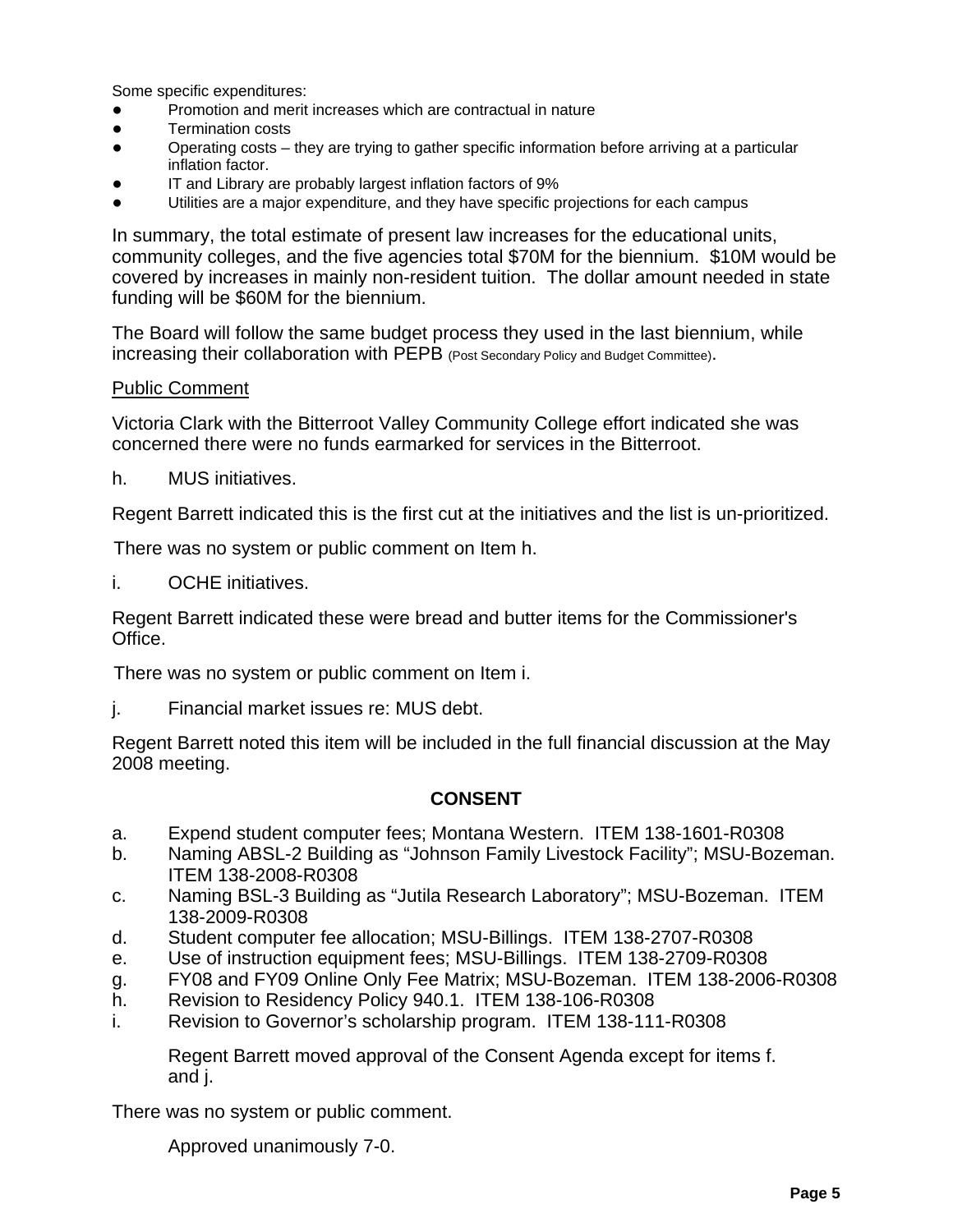f. Employee participation in company under Policy 407; MSU-Bozeman. ITEM 138-2003-R0308

Regent Melvin noted that the spouse of the employee holds equity in Item f. She asked if that meant they were already the sole owner. Provost Dooley indicated that there was no requirement for the campus to bring this item to the Board since the spouse is not an employee. However, they did want the Board to be aware of the close relationship.

There was no system or public comment on Item f.

Regent Barrett moved approval of Item f. Motion approved unanimously 7-0.

j. Revision to Policy 501.1, MUS Honor Scholarships. ITEM 138-112-R0308

Regent Melvin asked if it was possible to require a lower cumulative GPA than the 3.4 in the policy. Commissioner Stearns indicated that issue had been researched with the financial aid offices. They already have the ability to grant waivers so it would be advisable to leave it as it is. The scholarships have already been awarded under these parameters. Chair Hamilton asked what the data showed on student eligibility. Bruce Marks indicated that 75% meet the requirement, and virtually 100% requesting a waiver are granted waivers in the first year. Rickie Jones, Director of Financial Aid at MSU-Western reported that over the past 3 years 100% of student requests for waivers had been approved. They use professional judgment in making these decisions. She did not think the standards of scholarship should be lowered based on individual exceptions. Regent Buchanan indicated the policy had been revamped based on what the system could afford.

There was no system or public comment on Item j.

Regent Barrett moved approval of Item j. effective for students entering fall 2008.

Approved unanimously 7-0.

## **WORKFORCE, RESEARCH AND ECONOMIC DEVELOPMENT**

## **INFORMATION**

Research & Technology Transfer Report – MSU & UM.

Regent Taylor indicated the presentation on the research units was made during the committee meeting. No action was required.

There was no system or public comment.

## **ACADEMIC AND STUDENT AFFAIRS**

## **ACTION**

a. Exception to Policy 301.12, Radiologic Technology programs at four institutions. ITEM 138-103-R0308

Regent Pease moved approval of Item a.

There was no system or public comment on Item a.

Motion approved unanimously 7-0.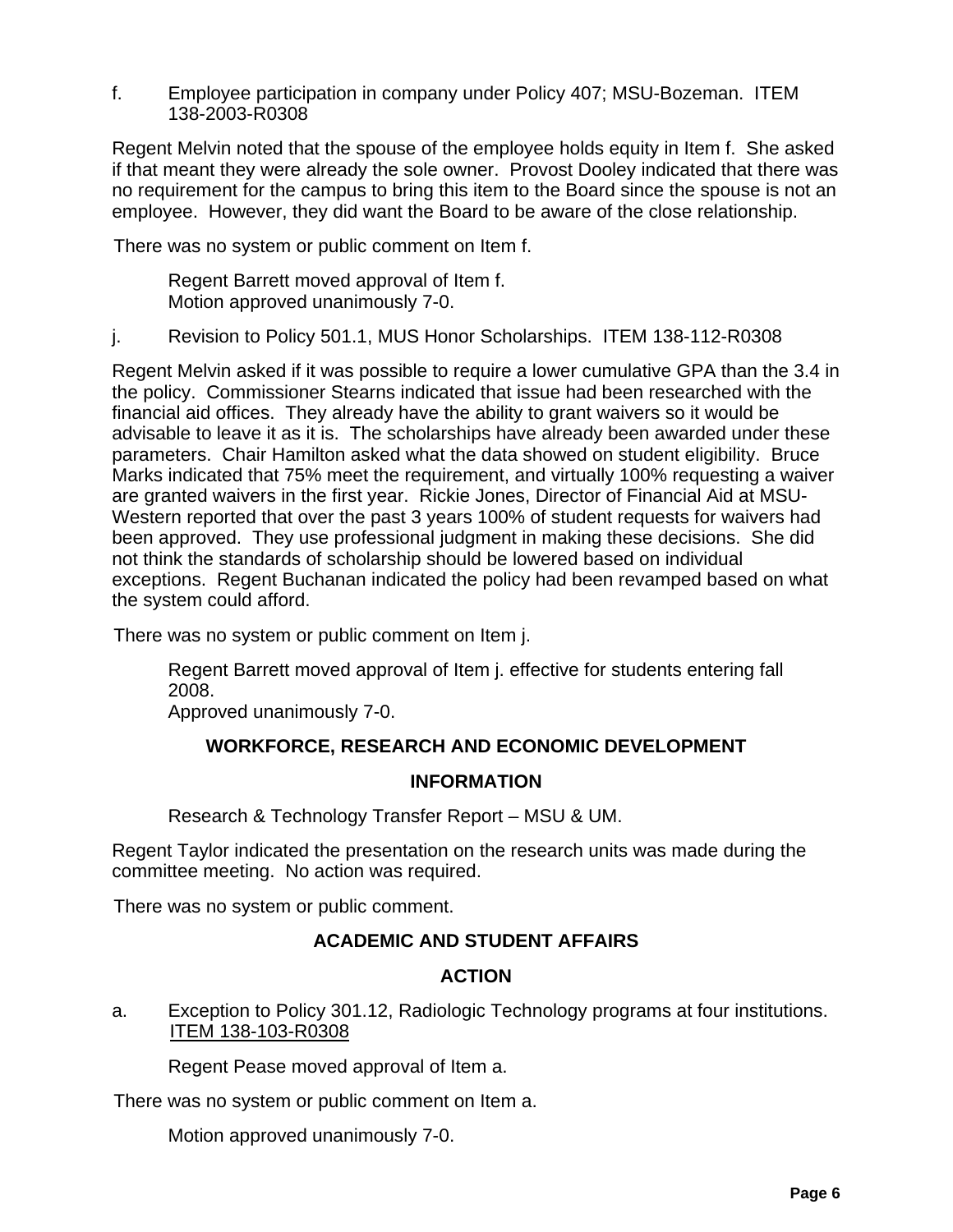b. Exception to Policy 301.12, Respiratory Therapy programs at two institutions. ITEM 138-104-R0308

Regent Pease moved approval of Item b.

There was no system or public comment on Item b.

Motion approved unanimously 7-0.

Level II Items

- a. Revision of program offerings in Department of Health and Human Development, MSU-Bozeman. ITEM 138-2004-R0108
- b. Energy Research Institute, MSU-Bozeman ITEM 136-2002-R0907
- c. Associate of Applied Science degree in Construction Technology-Carpentry, MSU-Billings College of Technology. ITEM 138-2703-R0108
- d. Certificate of Applied Science in Medical Coding and Insurance Billing, MSU-Billings College of Technology. ITEM 138-2704-R0108
- e. Bachelor of Science degree in Geosciences, with two programs of study in Earth History, Evolution and Resources; and Water, Climate and Environment, UM-Missoula. ITEM 138-1001-R0108
- f. Bachelor of Science dual degree in International Field Geosciences in collaboration with University College Cork in Ireland and Potsdam University in Germany, UM-Missoula. ITEM 138-1002-R0108
- g. Bachelor of Science degree in Interdisciplinary Geosciences, UM-Missoula. ITEM 138-1003-R0108
- h. Creation of a new Department of Communicative Sciences and Disorders, UM-Missoula. ITEM 138-1004-R0108
- i. Conversion of the following Certificates to Certificates of Applied Science: Building Maintenance, Carpentry, Computer System Technician, Culinary Arts, Customer Relations, Heavy Equipment Operation, Medical Reception, Pharmacy Technology, Recreational Power Equipment, Sales and Marketing, and Welding Technology, UM-Missoula College of Technology. ITEM 138-1005-R0108
- j. Creation of a new Electrical Engineering Department, MT Tech of UM. ITEM 138-1501-R0108
- k. Associate of Applied Science degree in Equine Studies, Miles CC. ITEM 138- 401-R0108

Regent Pease moved approval of all Level II items.

There was no system or public comment.

Motion approved unanimously 7-0.

## **INFORMATION**

a. Diversity Report, Montana University System.

Regent Pease reported on the committee discussion and suggested some ideas on future use of the report.

There was no system or public comment on Item a.

b. Update on model nursing curriculum.

Regent Pease reported that the Board of Nursing held a two-day retreat in January with nursing directors from throughout the university system nursing programs. The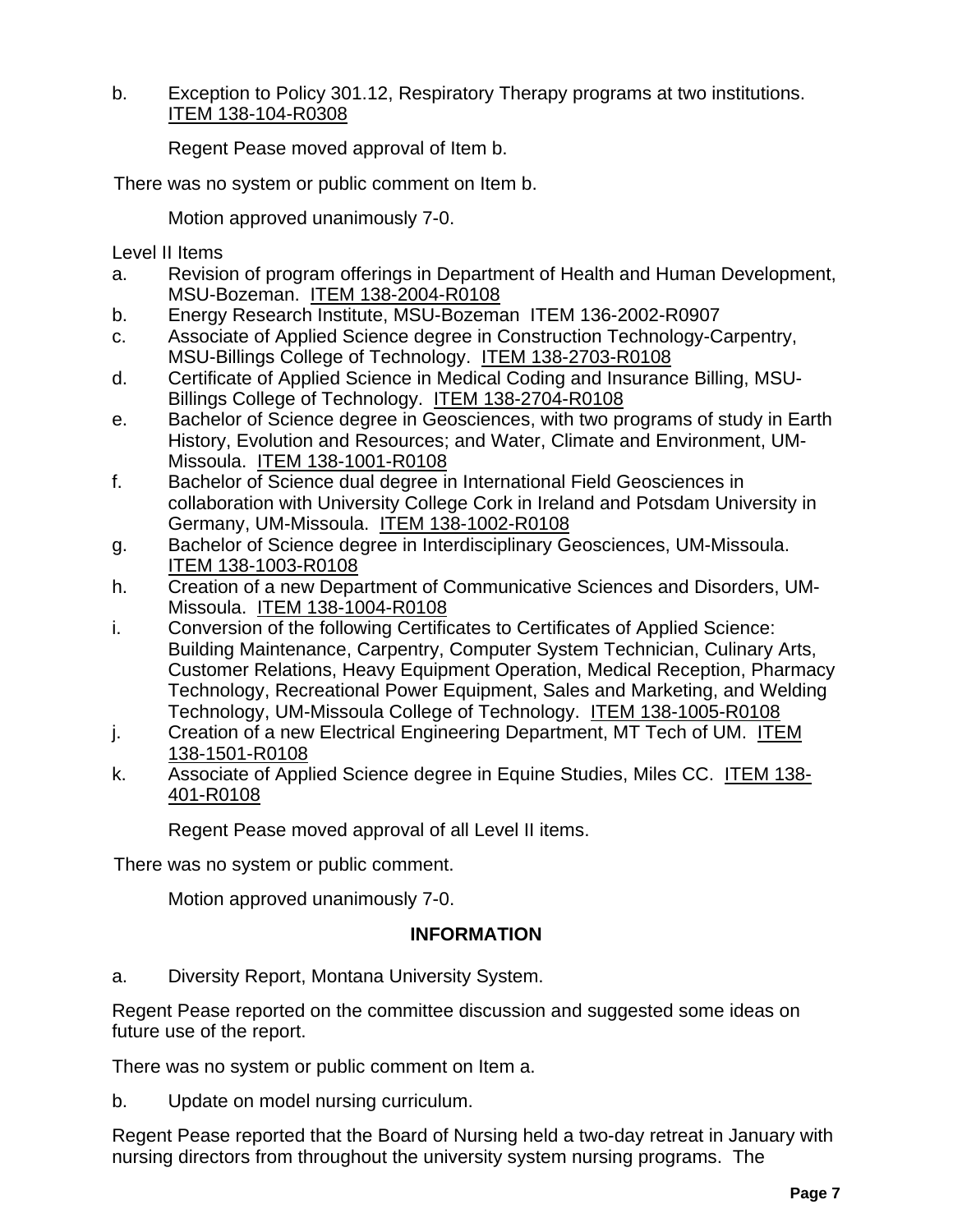campuses now have clear direction from the Board of Nursing about the model nursing curriculum.

There was no system or public comment on Item b.

c. Update on two-year and certificate programs and possible moratoriums.

The Board had created a deadline of this May for compliance with Regent Policy 301.12. Programs that are still out of compliance by that deadline are scheduled for moratorium.

There was no system or public comment on Item c.

d. Discussion of campus recruiting strategies.

Regent Pease reported that the discussion in committee indicated recruiting is both a science and an art, and there is still a lot of work to be done to perfect the strategies.

e. Grateful Nation.

Regent Pease reported that President Dennison discussed two individuals who were raising funds for the children of soldiers killed in combat. UM-Missoula has incorporated a 501(3)(c) trust to include room, board, outreach to the family, and assurance they will get their education at one of the public schools in Montana. Funds will be transferred from the UM-Foundation to any one of the campuses. All of the campuses were urged to participate in this program.

f. Indian Education for All student projects at UM-Missoula teacher education program.

Regent Pease indicated Dean Evans had provided a report to the committee, and this item will be on each meeting Agenda with different units reporting.

g. Proposal to award graduate degrees, retroactively, to architecture students. MSU-Bozeman

Provost Dooley indicated the new requirements in the industry are to hire those with a Masters degree. Students at Bozeman took the five-year program equivalent of a Master's program, but were awarded a Bachelors. This plan will redress the problem and award a Masters to all those students who graduated with a Bachelors in architecture.

h. NASH Access to Success update.

Commissioner Stearns reported that 20 of the 50 states represented in NASH (the National Association of System Heads) have joined the Access to Success Initiative, and to reexamine how to better use financial aid, and to work more closely with K-12 to achieve higher rates of degree completion, especially among under-represented and minority populations.

# **CONSENT**

# a. Level I Memorandum

Regent Pease moved approval of Item a.

There was no system or public comment on Item a.

Motion approved unanimously 7-0.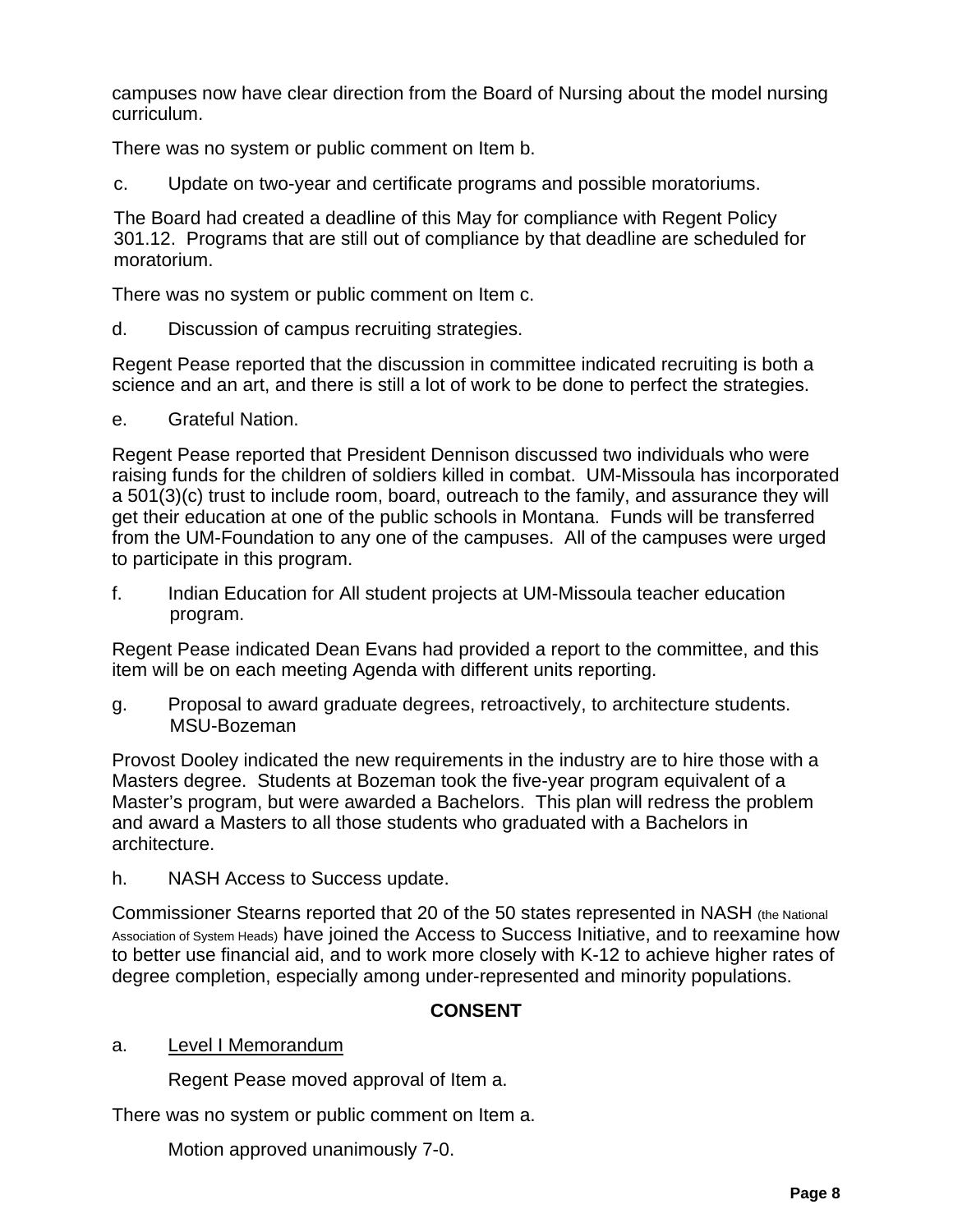b. Addition of International Baccalaureate score to Policy 301.16, Writing Proficiency ITEM 138-105-R0308

Regent Pease moved approval of Item b.

Deputy Commissioner Barber indicated this was a housekeeping item.

There was no system or public comment on Item b.

Motion approved unanimously 7-0.

The Board recessed at 12:00 noon for lunch and reconvened at 12:55 PM.

## **STUDENT REPORTS**

The following students gave campus reports:

Kristiny Lorett, President of MAS MAS provided three candidates to the Governor for the Student Regent position: Bovard Tiberi, Mitchell Justine, and Cedric Jacobson. Kristiny Lorett, President of ASMSU-N Tegan Molloy, President of ASMSU Taylor Nahrgang, President ASUM-W Alicia Esteves, Business Manager ASMSU-B Steven Patterson, Vice President ASMCC Chris Mjelde, President ASMT A. J. Hernandez, Senator ASMSU-GF Curtis Matteson, President ASUM-H Dustin Leftridge, President ASUM

Regent Barrett introduced his brother, Evan Barrett, Director of Economic Development in the Governor's office, and their mother Mrs. Barrett.

## **SYSTEM ISSUES continued**

## **BOARD DISCUSSION**

## Two Year Education Planning

Associate Commissioner Tyler Trevor noted the purpose of the presentation was to describe the current situation of two-year education in Montana and the mission and role of the Montana University System and the two-year institutions, and offer some guidelines and principles for the foundation on which two-year planning should be formulated.

Current situation:

- Community colleges (proposed Bitterroot Valley CC).
- Colleges of technology (2 stand alone and three integrated).
- 2-year course offerings at 4-year institutions (MSU-N, MSU, UM-W).
- Other 2-year higher education locations (Libby, Lewistown, Bitterroot proposed).
- Tribal colleges.
- Distance learning.

#### Expectations for two-year education

Traditional two-year mission

- Occupational and technical degrees and programs to address work force needs.
- General education and transfer degrees and credits.
- Developmental education.
- Work force and job training.
- Continuing Education.

Proposed Goal Statement: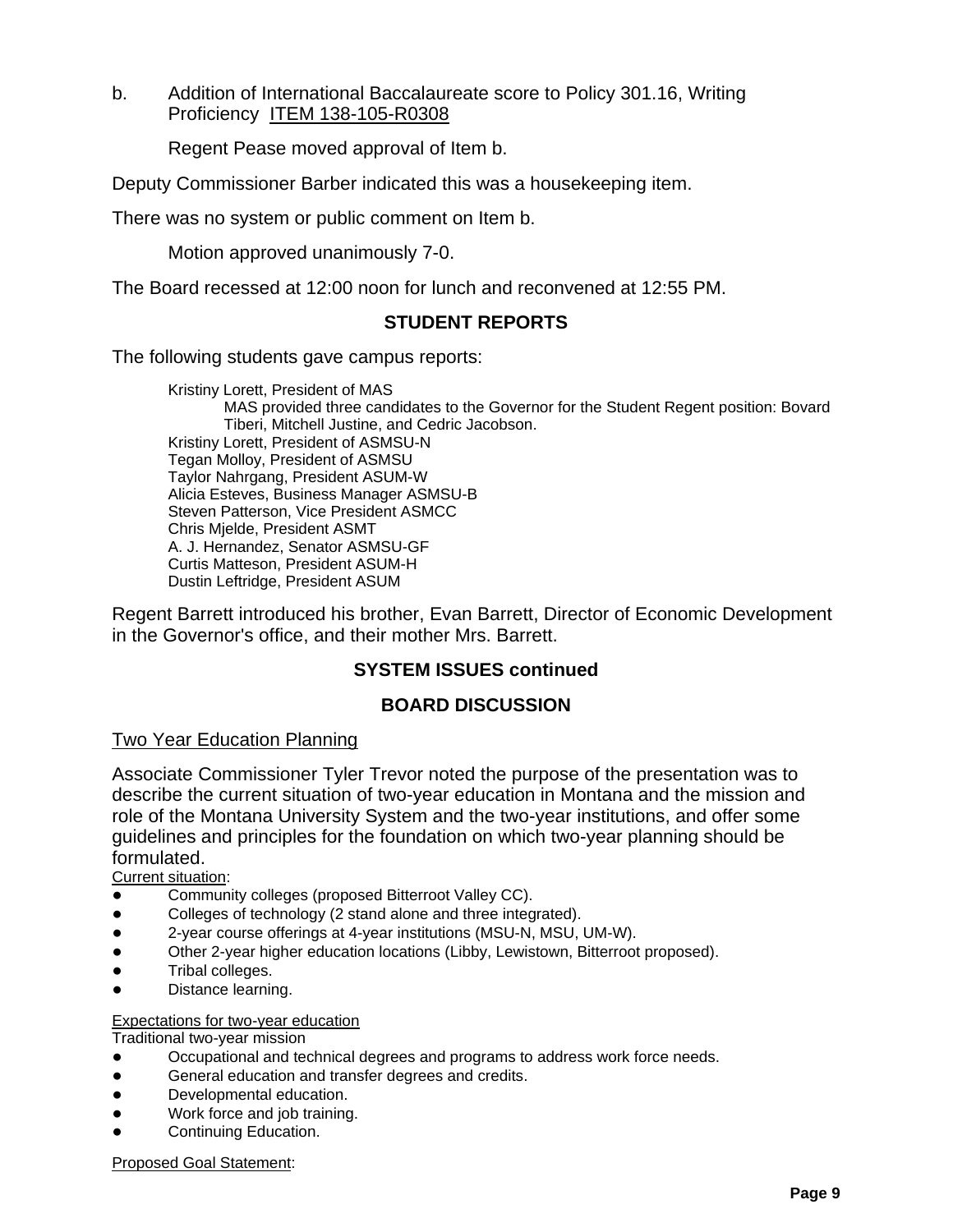*Build on existing system-wide initiatives to develop a more coordinated approach to 2-year education in the Montana University System in order to:*

- Increase College Participation.
- Improve Student Success.
- Coordinate Strategies & Resources.
- Address Regional Workforce Needs.
- Increase Administrative Efficiencies.
- Improve Community Perception & Awareness.

#### Guiding Principles:

2-Year Education Delivery System that Maximizes:

- Access.
- Affordability.
- Efficiency.
- Responsiveness.
- Transferability.
- Partnerships.

#### Next Steps

March 2008 – December 2008

- 1. Receive feedback from Board of Regents; request Board approval of Goal Statement and general direction.
- 2. Continue to invest in 2-year education. (see budget initiative)
- 3. Present to PEPB.
- 4. Convert Director of 2-year Education position at OCHE to Deputy Commissioner of 2-year Education.
- 5. Convene state-wide team to further develop and refine approaches. (Making Opportunity Affordable).
- 6. Change the names of the Colleges of Technology to something that better reflects their missions and creates broader public acceptance.
- 7. Return to Board of Regents in November 2008 with well defined vision and strategies.

## **STAFF AND COMPENSATION**

## **CONSENT**

## Staff Items

- a. OCHE. ITEM 138-100-R0308
- b. MSU-Bozeman. ITEM 138-2000-R0308
- c. MSU-Billings. ITEM 138-2700-R0308
- d. MSU-Northern. ITEM 138-2800-R0308
- e. Professor Emeritus of Pharmaceutical Sciences: Todd G. Cochran; UM-Missoula. ITEM 138-1005-R0308
- f. Professor Emeritus of Physics: George Tuthill; MSU-Bozeman. ITEM 138-2001-R0308
- g. Professor Emeritus of Music: Gary Behm; MSU-Billings. ITEM 138-2701-R0308
- h. Professor Emeritus of Business: Thomas D. Hinthorne; MSU-Billings. ITEM 138-2702-R0308
- i. Professor Emeritus of General Education: Susan G. Baack; MSU-Billings. ITEM 138-2703-R0308
- j. Professor Emeritus of Administration: Curt Kochner; MSU-Billings. ITEM 138-2704-R0308
- k. Professor Emeritus of Geology: Thomas Zwick; MSU-Billings. ITEM 138-2705-R0308
- l. Professor Emeritus of Special Education: Linda Christensen; MSU-Billings. ITEM 138-2706-R0308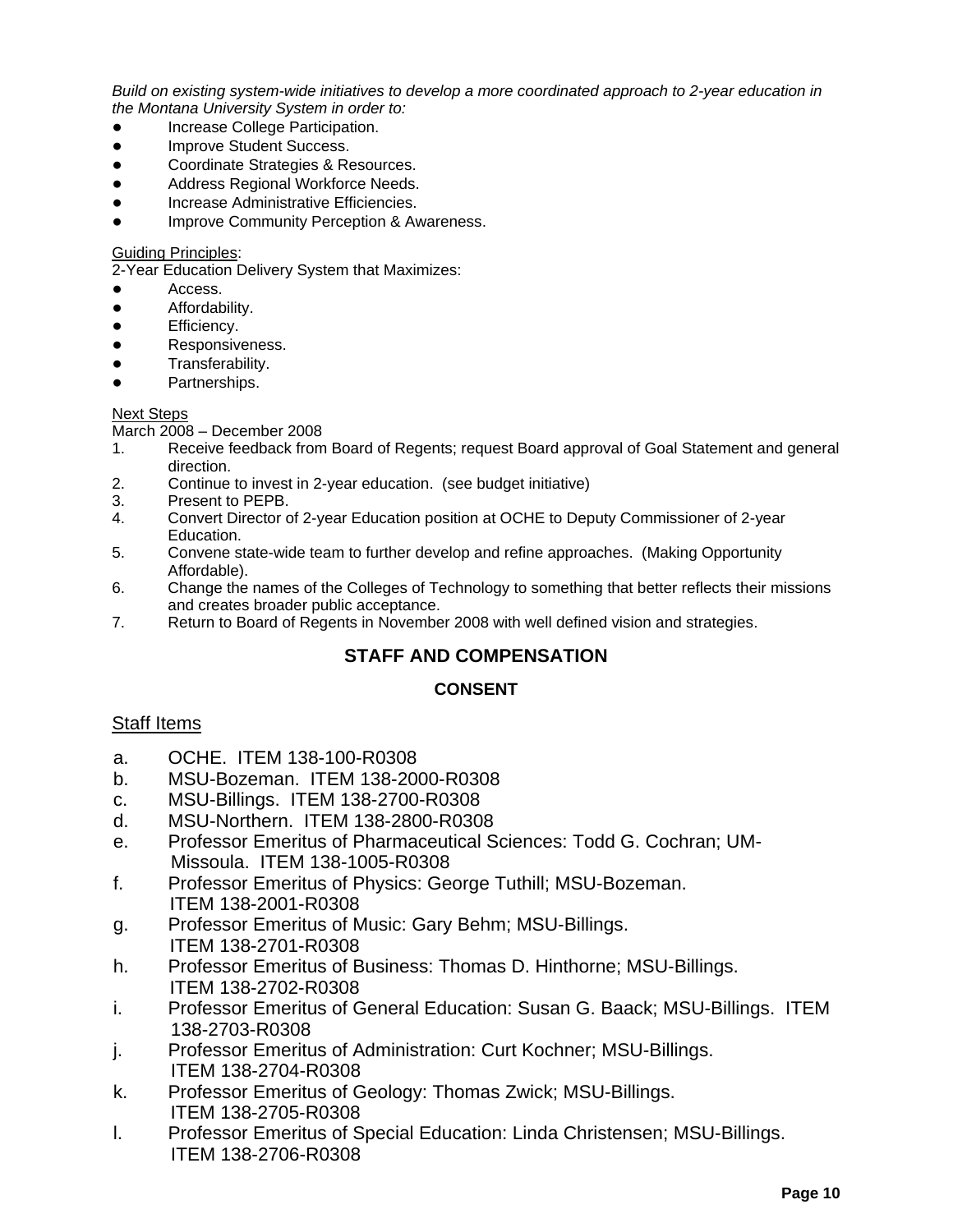Regent Christian moved approval of all staff items a. – l.

There was no system or public comment on the staff items.

Motion approved unanimously 7-0.

## Labor Agreements / Other

a. Teamsters – UM Motor Pool. ITEM 138-109-R0308

Regent Christian moved approval of Item a.

There was no system or public comment on Item a.

Motion approved unanimously 7-0.

The following individuals spoke regarding compression and inversion at UM-Missoula and requested the regents look at their report.

Professor Mike Kupilik, Economics Department Professor Jim Hirstein, Math Department

# **SYSTEM ISSUES continued**

Regent Barrett requested public comment on the earlier two-year planning presentation.

The following individuals commented:

Dixie Stark, Bitterroot Valley Community College, Darby President Jane Karas, Flathead Valley Community College Victoria Clark, Bitterroot Valley Senator Rick Laible Regent Kerra Melvin Professor Sheila Roberts, UM-W

# **ACTION**

b. Approval of Perkins six-year state plan. ITEM 138-102-R0308

Regent Barrett moved approval of Item b.

Dr. Arlene Parisot introduced TJ Eyer, new Director for Career Technical Education at OPI, with whom she has worked closely on the 6-year plan.

There was no system or public comment on Item b.

Motion approved unanimously 7-0.

Dean Mary Moe thanked Dr. Parisot upon her retirement for her service to two-year education over the years.

Chair Hamilton read a Resolution of Thanks from the board for Arlene Parisot.

# **PUBLIC COMMENT**

For the convenience of those who had traveled a long way to make public comment, it was moved from the end of the meeting.

Laurie Gorham Hammill, Flathead Valley Community College re: Confucius Center providing funds to the Mansfield Library at UM-Missoula.